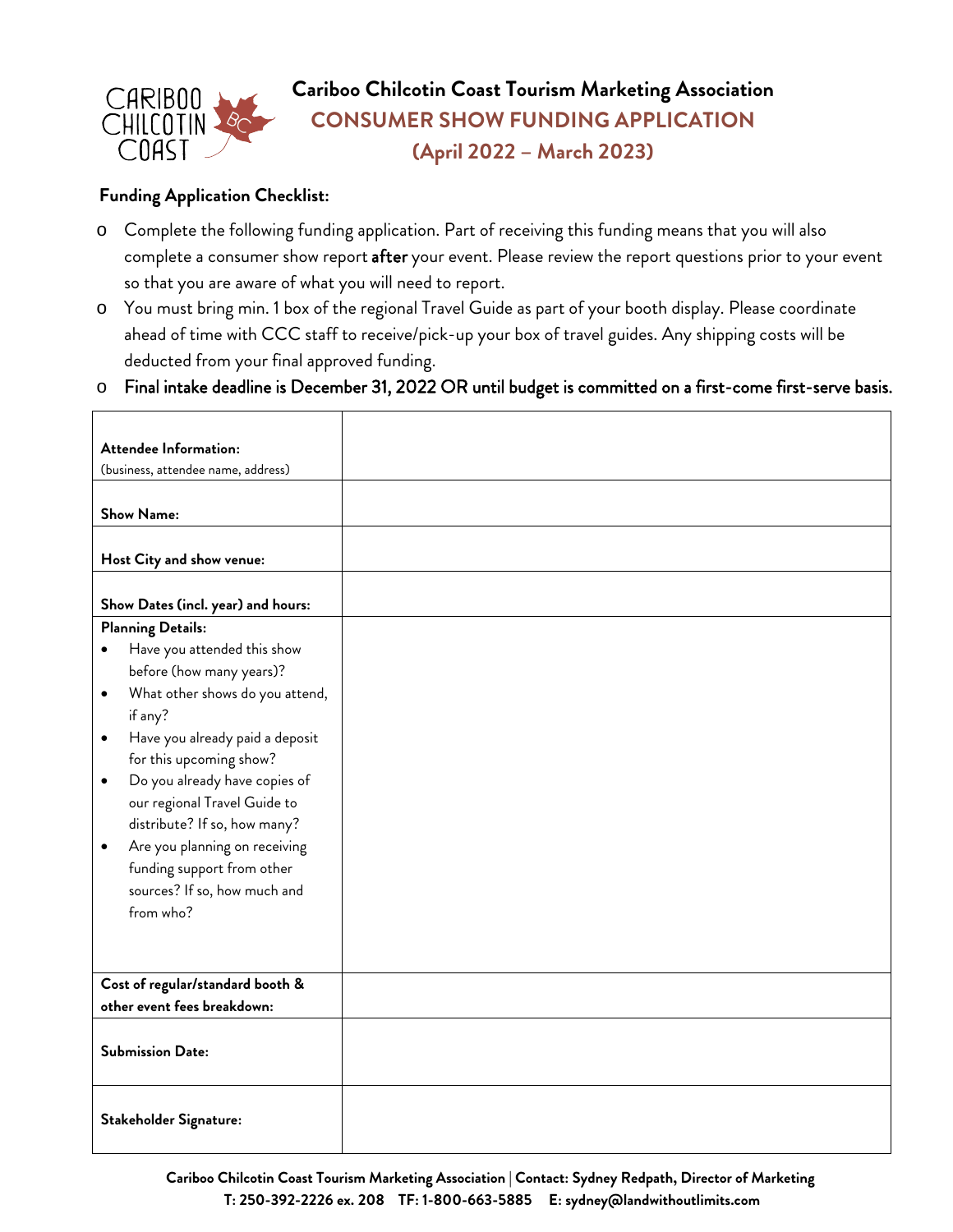

**Cariboo Chilcotin Coast Tourism Marketing Association CONSUMER SHOW FUNDING REPORT (April 2022– March 2023)**

## **Report Checklist:**

- o Complete the following report
- o Attach pictures of your booth by either copy and pasting images at the end of this form, or attaching them as a .jpeg in your email submission
- o Attach copies of any paid invoices AND itemize additional expenses in the respective section of this form
- o Please address an invoice for 50% of your event fee (*less GST*) up to your pre-approved maximum with

the following info:

**Cariboo Chilcotin Coast Tourism Marketing Association (Attn. Finance) 204-350 Barnard St., Williams Lake, BC V2G 4T9 Description: Consumer Shows**

- o Email submissions and questions should be directed to the contact person in the footer of this form.
- o Final report deadline is March 1, 2023.

| <b>Attendee Information:</b>               |  |
|--------------------------------------------|--|
| (business, attendee name, address)         |  |
|                                            |  |
| <b>Show Name:</b>                          |  |
|                                            |  |
| Host City and show venue:                  |  |
|                                            |  |
| Show Dates (incl. year) and hours:         |  |
|                                            |  |
| Booth # and Area Description:              |  |
| (Please provide pictures of your booth and |  |
| names of immediate neighbours)             |  |
|                                            |  |
| How did you market your                    |  |
| destination?                               |  |
| Costs of booth (event fee, marketing       |  |
| materials, staffing incl. number of        |  |
| staff, etc.):                              |  |
|                                            |  |
| <b>Funding support received</b>            |  |
| (by whom, how much):                       |  |
|                                            |  |